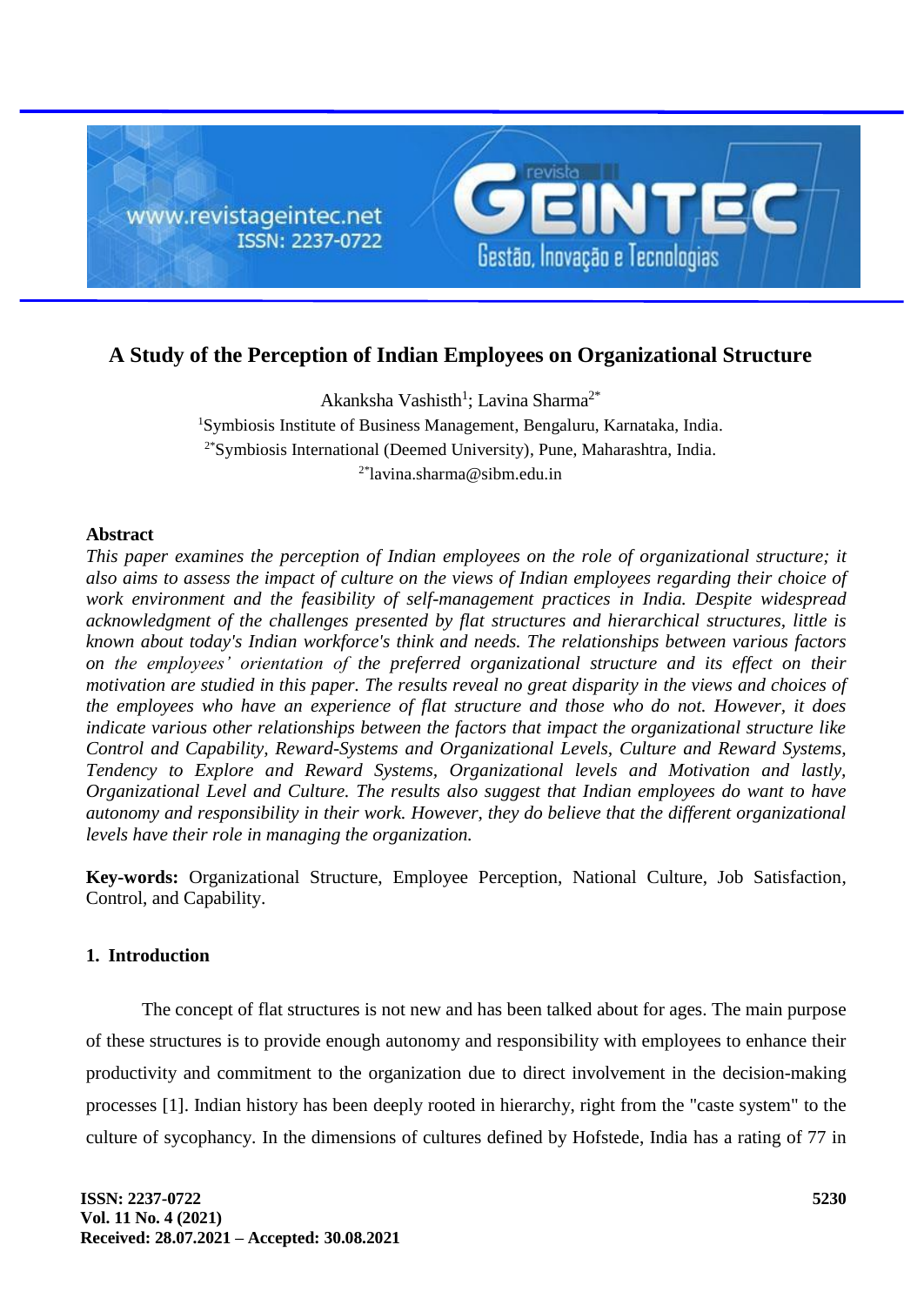the Power distance factor, which substantiates that Indians have a high acceptance rate for the unequal distribution in power [2]. As every country is different in its culture and values, there is a difference in the approval of flat structures. Some might find this unsettling as more flexibility is given to self-managed employees or teams and might find it disrespectful to leaders [3].

Each country might require different planning and decision-making regarding management related to organizational structure to reduce the friction brought about by different perceptions of fairness [4]. There has been a plethora of research on the pros and cons of both the structures, but little is known on the perception of the Indian employees on their choice of work environment and the factors related to organizational structure that led to their dissatisfaction at the workplace [5].

## **2. Literature Review**

There have been various studies in the past related to the field of organizational structure. Among the first studies was of Worthy (1950), where it was observed that the flatter or decentralized structures create potential better employee attitudes, more effective supervision, and autonomy, thereby creating a greater sense of responsibility, self-development, and creativity among employees, which is a requisite to the personal contentment of employees and is a vital component for the democratic way of life [6]. It also suggested that one of the major causes of the strained manager-employee relationships in today's times is the overly complex nature of the organizational structure. Worthy's findings intrigued everyone about the idea of equality and autonomy [7].

Different organizational structures (tall, medium, and flat) were considered. 295 trade sales representatives were monitored. It was observed that employees in the flat arrangement were more satisfied due to their freedom and perceived lesser amounts of anxiety and distress. They also performed more effectively than the employees of medium and tall organizations [8].

Another important factor that comes into play when discussing organizational structure is decision time. The decision time of both (hierarchical and flat) was not affected due to the difference in organizational structures of the two organizations. However, it had a considerable effect on the performance which was judged by profits made [9]. Teams working in the hierarchical design performed considerably better than those working in a flat design. The reasoning defined this outcome: the taller firm had an orderly decision-making process due to its narrow structure. More levels facilitated team members to analyze the decisions regularly [10].

It cannot be denied that flat structures have the upper hand over hierarchical arrangements in terms of freedom and flexibility, but few things can be considered. In relatively flat structures, as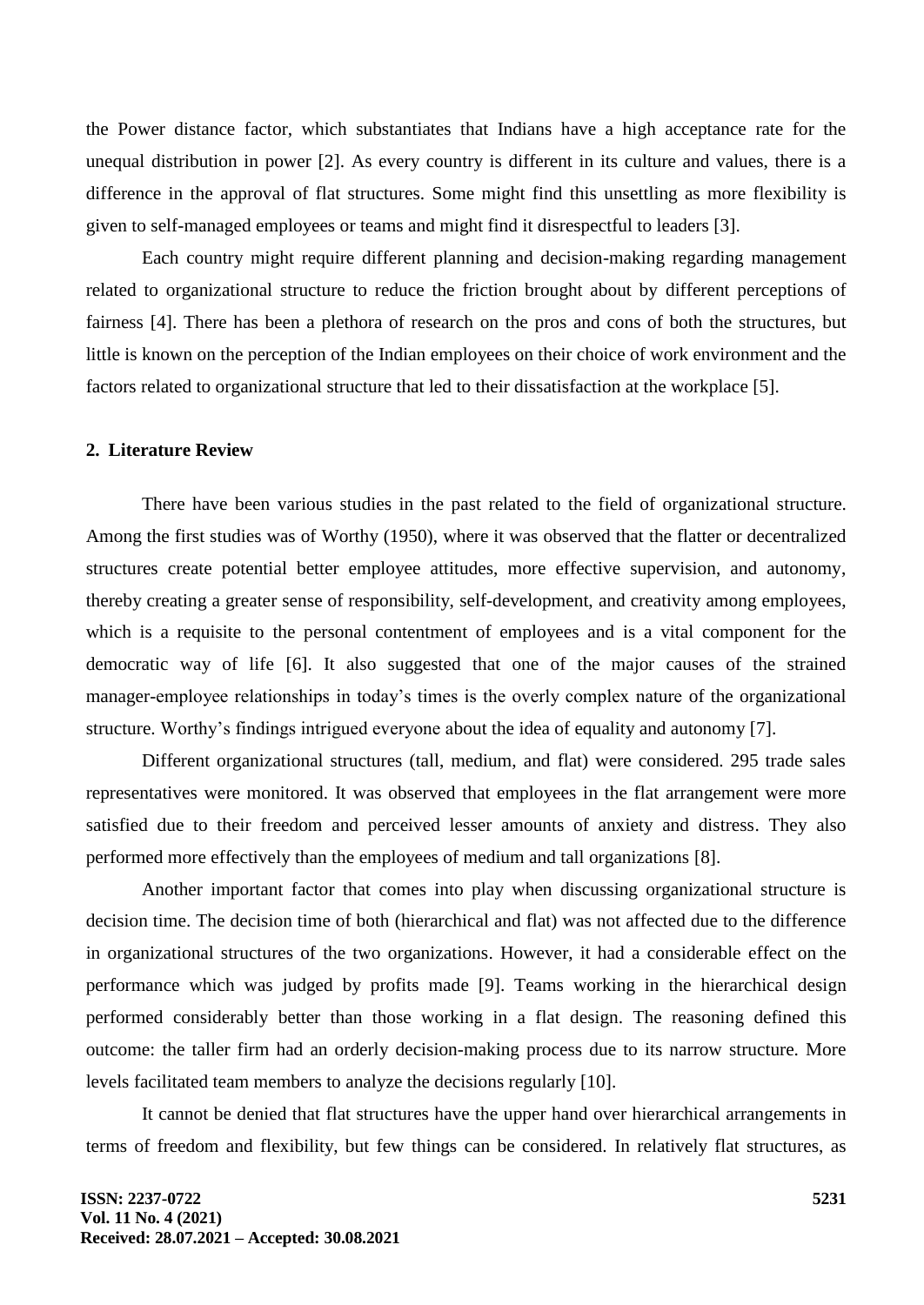there are fewer levels, the opportunities to grow are also less [11], which was because advancement to a higher grade acts as one of the drivers for motivation in a tall structure. In contrast, the work culture in a flat arrangement plays a major function in the gratification of the employees [12].

Empirical endings strengthen the hypothesis that in a tall structure with more reporting levels, employees tend to interpret more opportunities for promotion. What attracts them in a flat structure is the satisfaction due to the work environment [13]. The perception of promotional opportunities had a positive correlation with the employees' dedication and satisfaction. The way an organization is structured and the reward systems are decided can have a considerable impact on employee commitment. It can be liked with their perception of institutional fairness [14].

Another important aspect is innovation. The decentralization was linked with more innovative behavior among employees as compared to centralization [15]. In centralization, employees need their superior's approval which inhibits the creative and exploratory behaviors. It could give employees the feeling that their ideas are not being appreciated. Formalization also resulted in reduced innovation [16]. When rules and guidelines take the front seat in an organization and employees have little control over decision-making, they are less likely to explore new ideas, methods, and techniques [17].

When supervised defined fix work practices, employees had fewer prospects for trial and error. The way supervisors practice control and flexibility given to employees to explore important factors which are impacted due to the difference in nature of the organizational structures. Leadership plays a central role in organizational structure [18]. The emergence of new job roles makes it important to recognize how an organizational design can hinder or enable the supervisory decisions related to the current job roles [19].

The program's configuration of decentralization and semi-structured formalization provided the most encouraging circumstances for supervisors to use their decision to take groundbreaking sustainability initiatives [20]. The conclusions talk about the idea of "shaping and being shaped" as organizational arrangements and management decisions are interrelated and co-evolve over time [21]. The organizational arrangement affects the project reporting levels, and therefore, it is essential to balance the different units of an organization. Organizational discords arising in the project setting can be prevented by the right selection of the organizational structure. For example, the role and authority level should be established to prevent conflicts between functional managers and project managers [22].

There are two kinds of behaviors exhibited in transformational leadership, Organizational Behaviors (OB) and Personal Behaviors (PB). Centralization weakened the permitting process of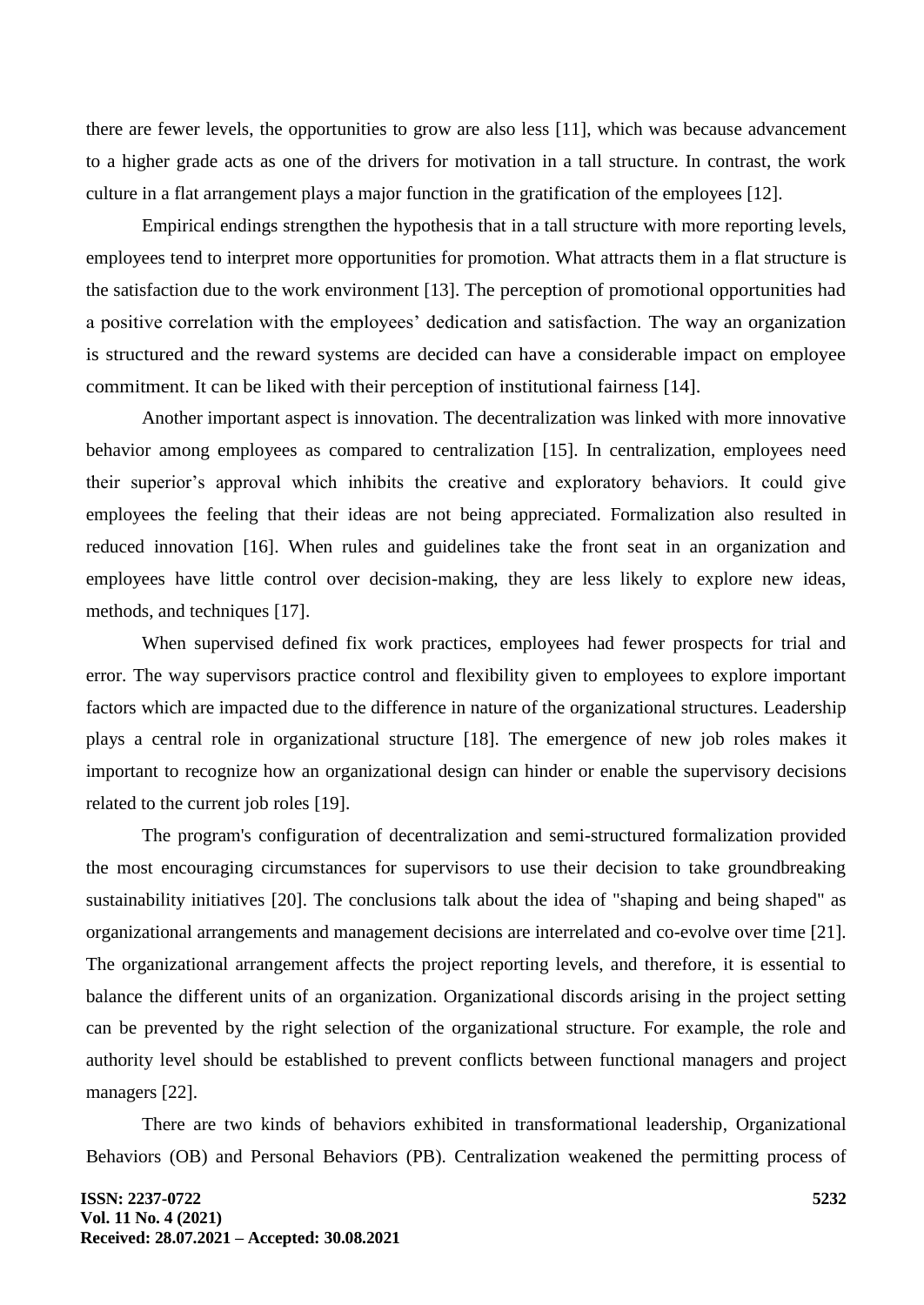personal behaviors. Formalization supported to allow the processes of organizational behaviors and weakened that of Personal Behaviors [23]. Both the behaviors (Organizational Behavior and Personal behaviors) increase employee satisfaction and commitment towards the organization.

A firm is considered a network of employees where informal conversations have a deep impact on employee behaviors. These collective behaviors then form the organizational culture. Social interactions between staff portray the level of satisfaction of employees and influence their productivity [24]. Formal meetings are accompanied by casual, less structured views and discussions in which parties involved are often able to and mutual understanding and create shared intentions. The way the organizational structure is designed has an impact on how they collaborate. The management can plan strategically while designing the firm's structure and set a culture that leverages workers' informal interactions to increase organizational performance. Digital transformation changes the way of operations in an organization that sometimes cannot be completely anticipated [25]. Therefore, leaders should establish an organizational structure that encourages autonomy, agility, transparency, and innovation.

Later, the concept of Self-Managed Work Teams (SMWTs) also came into the picture. These are the relatively autonomous teams that have their roles and decision-making responsibilities without any management above them. SMWTs become more complex in their implementation in the different cultures because the national culture can form a different notion of organizational fairness. What appears right in one culture may not be considered justifiable in other [26].

Holacracy was first introduced in 2007. It is a practice of governance that has self-managing teams rather than a traditional hierarchy in the organizational structure. It is built on the concept of integrative decision-making. There are predefined rules in the holacracy framework, and it applies to everyone in the same way. In holacracy, the jobs are defined as 'roles [27]. The teams are surrounded by 'circles' where each circle administers itself by finding the roles required to reach the objectives of the circle and assigning circle members to fill them. This practice provides agility to organizational practices and a sense of ownership and autonomy to the employees. However, at the same time, scaling up such a model comes as a huge challenge [28].

Effectiveness in organizational processes can be achieved by a 360° agile organizational structure, an amalgamation of the matrix organizational structure overlaid with cross-functional teams (CFTs). This structure does not form any hierarchy. The only player to report will be of the founders/management [29]. The holacracy structure was found 'chaotic' due to the inner circles reporting to outer circles, but there is no reporting individual outside the matrix in the proposed model. They report to each other and in the absence of any one of them, the other takes over [30].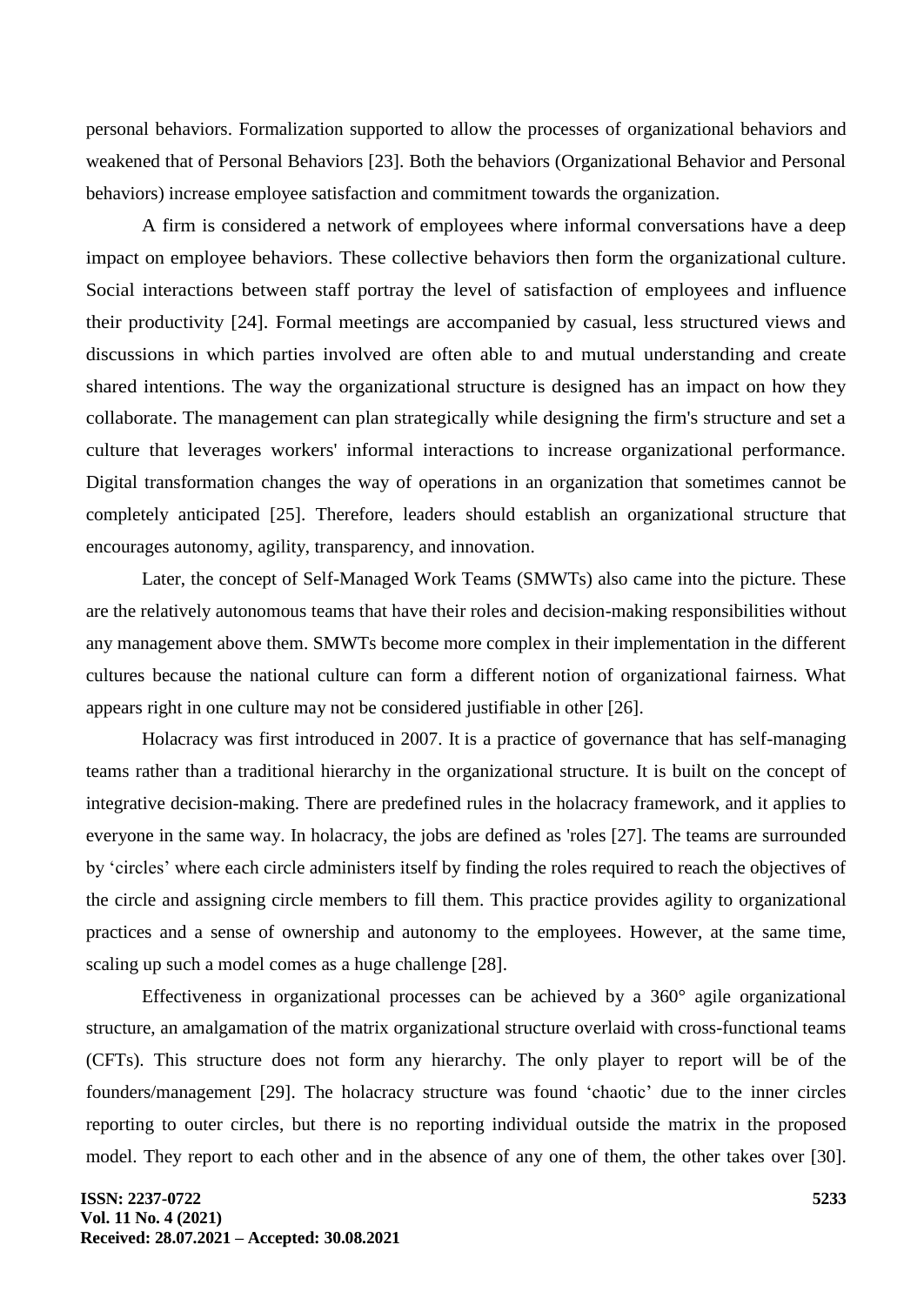Once they are contented with the output, they deliver it to the management. Another hindrance in the holacracy model is the scalability model. However, this model introduces the concept of 'scaled agility,' which will help to expand the anticipated structure to a sizeable extent. It will also lead to fast decision-making [31]. The self-esteem component of personalities can be gratified by providing more autonomy and equal opportunities. A clear definition of roles will fill communication gaps and enhance collaboration and transparency [32].

Another relevant aspect to look at while designing Organizational structure can be culture. It can be a valid argument that some of the differences in the feasibility and success of organizational structure can be attributed to cultural factors because every country has its history and beliefs [33]. The way we are raised in our families has a significant impact on our personalities and thoughts. Hofstede (1994) concluded that the culture of a nation plays a major role in operating an organization. There were many differences found based on dimensions which included concepts like finding the degree to which the people in a society within a country hope for and agrees to the unequal distribution of power, the extent of interdependence the community maintains among its members, and whether the real motivation comes from enjoying what you do *or being the best* [34].

#### **3. Methodology**

#### **3.1. Hypothesis Development**

The organizational structure's important factors were identified from the review of literature and interviews conducted and embedded in the questionnaire.

It aims to determine the perception of employees on these eleven key aspects of the organizational structure:(1) Experience (2) Supervision (3) Communication Gap (4) Collaboration (5) Reward System (6) Tendency to explore (7) Motivation (8) Culture (9) Organizational levels (10) Capability (11) Effectiveness of SMWT (Self-Managed Work Teams).

**3.1.1. Experience:** This factor segregates the people who have any experience working in a flat structure from those who do not have any experience, which will be useful in determining whether employee perceptions differ due to their experience and whether it has any relationship with other factors [35].

**3.1.2. Supervision:** This factor was used to assess whether they have experienced or observed that the constant monitoring of their supervisors harms employee productivity. It would assess whether the quality of work is getting impacted due to the supervision.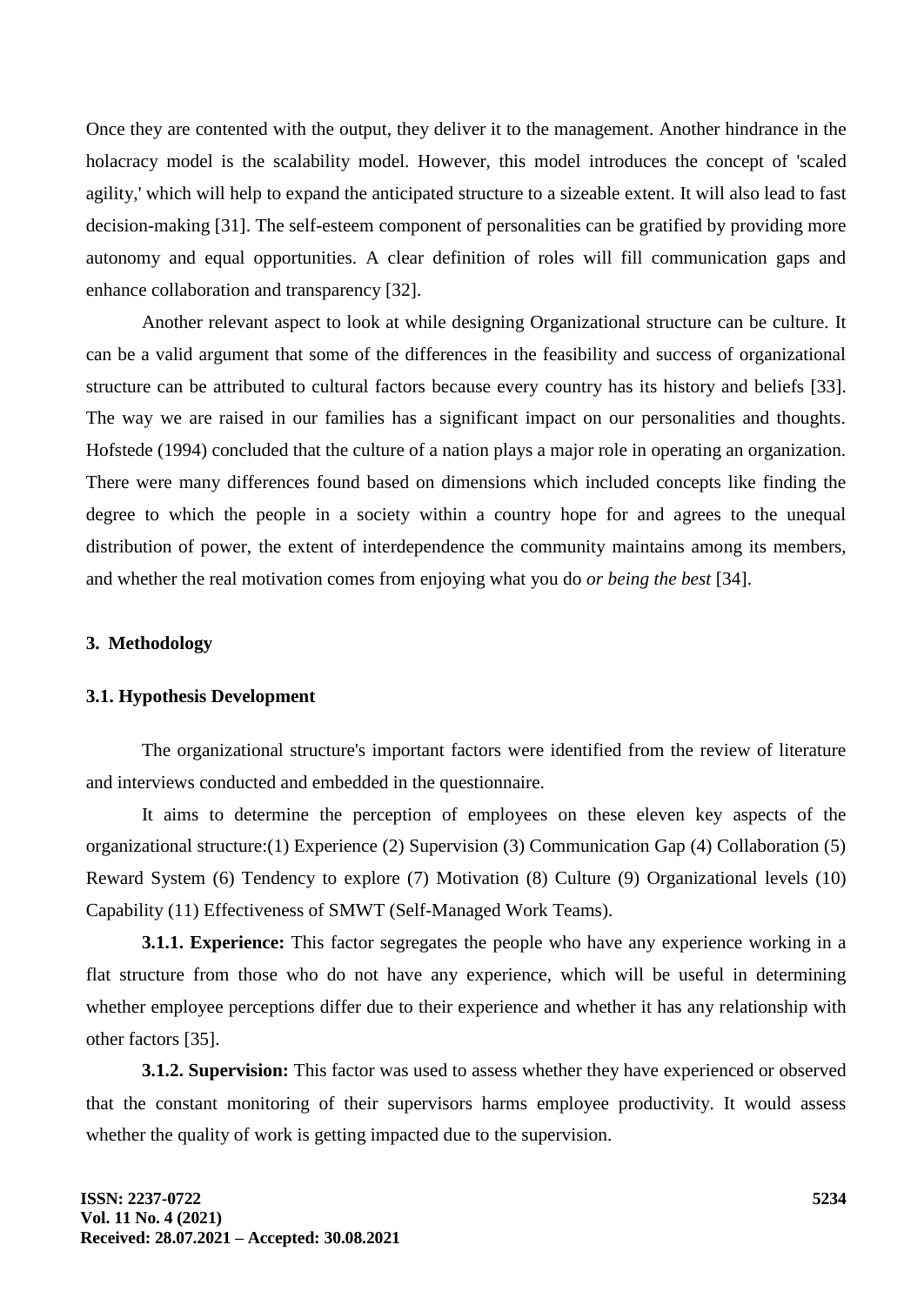**3.1.3. Communication:** This factor has a huge impact on assessing whether an employee is being heard or not, impacting their satisfaction levels. An organization with a hierarchy of multiple levels is more likely to have communication gaps than a flat organization having fewer levels where people can engage with everyone.

**3.1.4. Collaboration:** The need for promotion in a hierarchy can come in the way of collaboration between employees. It can resist sharing of ideas and relationship building. It can foster jealousy among co-workers due to the need to secure a higher position and status.

**3.1.5. Reward System:** It shows if the employee believes in the concept of promotions, levels and therefore, wants to get rewarded in the form of higher status and position in an organization or prefers an equal status with an increase in compensation and benefits [36].

**3.1.6. Tendency to explore:** The choice between becoming an expert and exploring different roles/fields can explain an organization's innovative capability. It also determines the Tendency of subservience related to one's work.

**3.1.7. Motivation:** The respondents were asked to choose what will motivate them: autonomy and flexibility at the workplace where they were in charge of everything from choosing the project to working on it or a boss who guides them well or working with Self-Managed Work Teams (SMWT's).

**3.1.8. Culture:** Their views on whether our culture & history (of hierarchies and putting people in levels) will impact India's feasibility of self-management practices.

**3.1.9. Organizational levels:** Their views on whether they would like to have no leadership titles and believe that everyone should work at the same level because excellence can occur at any level. So, why have those levels? Alternatively, every level plays a different role in guiding, structuring, and balancing the organization. Does hierarchy balance an organization better or giving power to individuals' will?

**3.1.10. Capability:** Respondents were asked whether they think that not everyone is equally capable of self-management and that the uncertainty will create more confusion and decline performance. If you start assigning responsibility to employees, they will feel empowered. They might make mistakes (which bosses also do sometimes), but eventually, they will learn and grow.

**3.1.11. Effectiveness of SMTWs:** Respondents were asked whether they think Self-Managed Work Teams with no bosses to guide can be effective in India. These eleven aspects were then studied and analyzed, and then the following hypotheses were created:

H1: There is no relationship between Supervision and Capability.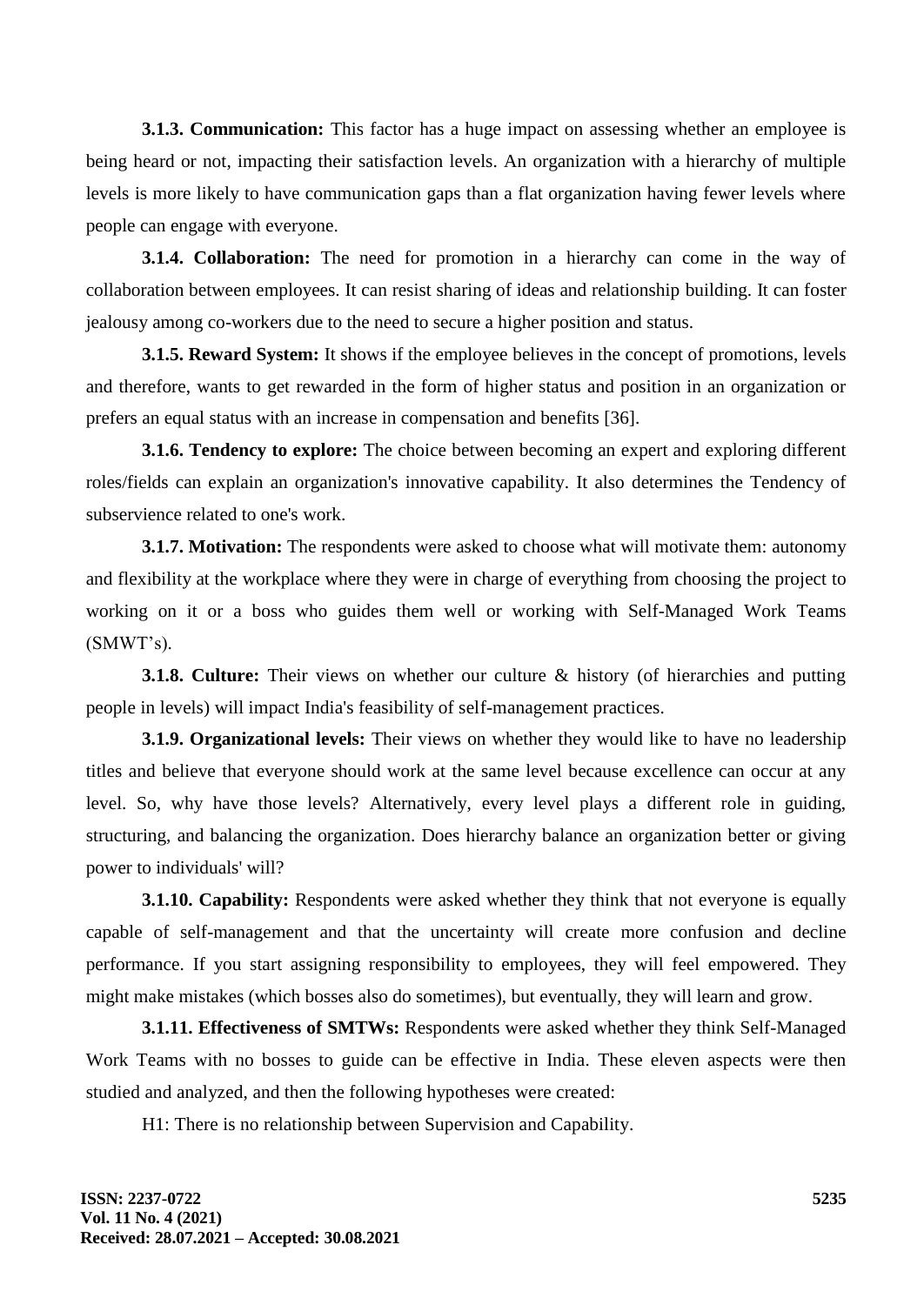The hypothesis is formulated to test whether there exists a relationship between the micro-management of the supervisor and the difference in capabilities of the employees.

H2: There is no relationship between Organizational levels and Reward System

The hypothesis is framed to verify whether there exists a relationship between their choice of organizational structure and the reward that motives them.

H3: There is no relationship between Reward System and Culture

The hypothesis is formulated to establish whether there exists a relationship between the impact of culture and the choice of rewards.

H4: There is no relationship between Tendency to explore and Reward System

The hypothesis is formulated to identify whether there is a relationship between their innovative capability and the choice of rewards.

H5: There is no relationship between Organizational levels and motivation

The hypothesis is formulated to test whether there exists a relationship between their source of motivation and choice of organizational structure

H6: There is no relationship between Organizational levels and culture

The hypothesis is formulated to test whether there exists a relationship between their choice of organizational structure and the impact of culture on this perception.

### **3.2. Sample and Data Collection**

The survey was based on a self-administered questionnaire. A total of 182 responses were considered for the analysis. A Chi-square test was applied to identify the relationships between the different factors mentioned above.

The sample is majorly comprised of employees working in private organizations. The questions covered their perception based on experience or observation and their general perception about the feasibility and effectiveness of the flat structures in India. In other words, this questionnaire had a simple and clear purpose of finding out whether they would like to work in a hierarchy or a flat structure, their views and reason of inclination, as well as dissatisfaction towards an organization due to its structure of the Indian workforce concerning the Organizational structure in today's times.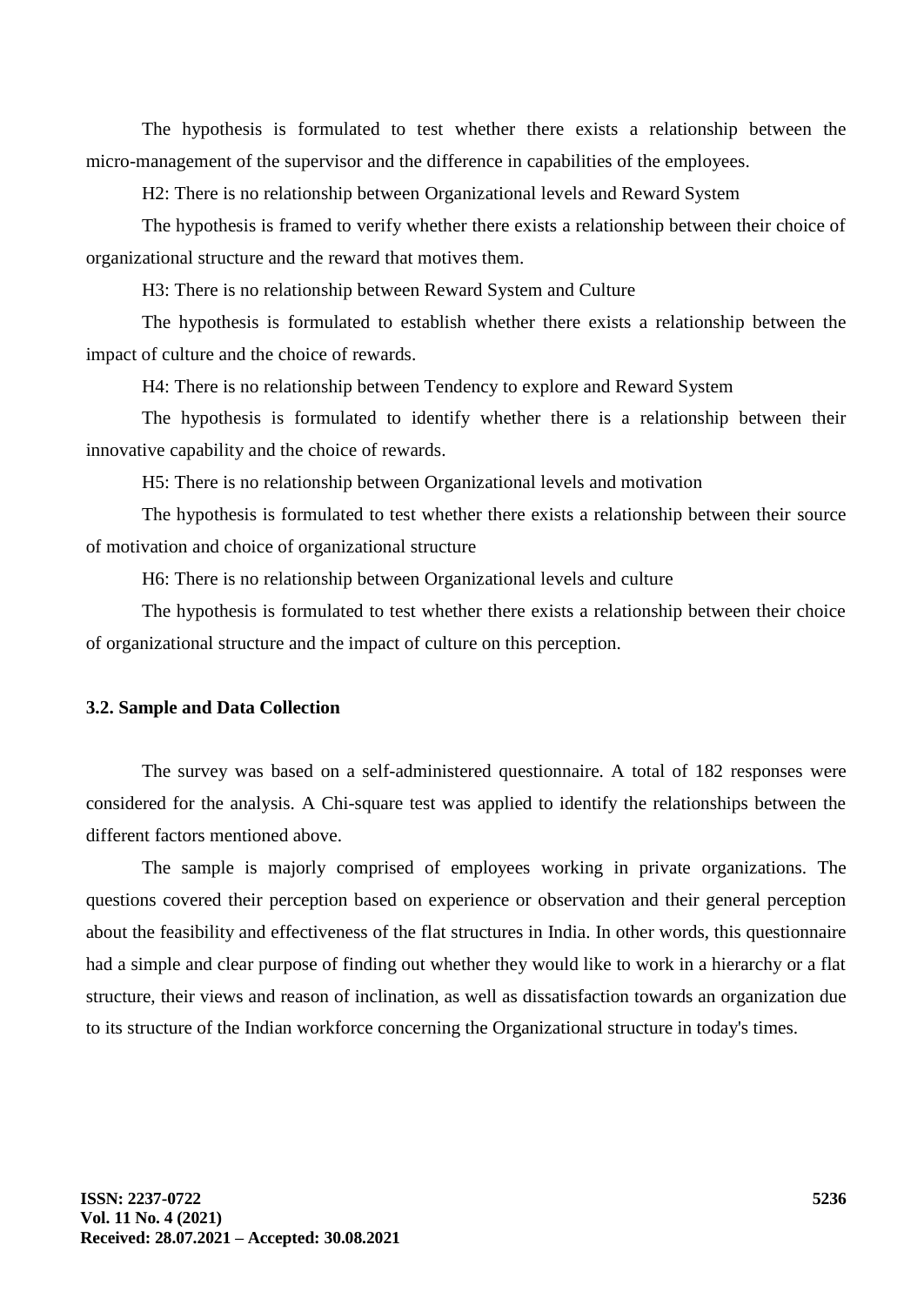#### **4. Results and Findings**

It is to be noted that all the findings were based on the results analyzed from respondents' perception. In this study, 48.9% of respondents have worked in a flat structure before, and 51.1% have not. Therefore, an almost equal distribution on both sides will give us a better picture. The sample is taken from all the parts of the country. The demographic distribution of the respondents is 64.7 % Males and 35.3% Females. The Highest Education Qualification of the respondents is a Master's degree with 62.1%, Bachelor's degree with 37.4%, and 0.5% with Diploma.

#### **4.1. Hypothesis 1: There is No Relationship between Supervision and Capabilit**y

The null hypothesis suggests that there is no relationship between the perceptions of the constant monitoring of the supervisor and the difference incapability of a person for self-management practices. Out of 182 respondents Table 1, 133 (73.1%) employees believe that they have experienced /observed that the monitoring declines the productivity of the employee, and out of those, 106 (58.2%) believed that if you start assigning responsibility to employees, they will learn better. The  $\chi$ 2 value for this comparison is 12.752, and the p-value 0.000, which is less than 0.05. Hence, we reject the null hypothesis. It proves that there exists a statistically significant relationship between the perceptions of Supervision and Capability.

|             |     |                       | Capability                                                                                                                                           |                                                                                                                                   |        |
|-------------|-----|-----------------------|------------------------------------------------------------------------------------------------------------------------------------------------------|-----------------------------------------------------------------------------------------------------------------------------------|--------|
|             |     |                       | Not everyone<br>is equally<br>capable of<br>self-<br>management<br>and the<br>uncertainty<br>will create<br>confusion<br>and decline<br>performance. | If you start<br>assigning<br>responsibility<br>to employees<br>they will feel<br>empowered<br>and they will<br>learn and<br>grow. | Total  |
| Supervision | Yes | Count                 | 27                                                                                                                                                   | 106                                                                                                                               | 133    |
|             |     | Expected Count        | 36.5                                                                                                                                                 | 96.5                                                                                                                              | 133.0  |
|             |     | % of Total            | 14.8%                                                                                                                                                | 58.2%                                                                                                                             | 73.1%  |
|             | No  | Count                 | 23                                                                                                                                                   | 26                                                                                                                                | 49     |
|             |     | <b>Expected Count</b> | 13.5                                                                                                                                                 | 35.5                                                                                                                              | 49.0   |
|             |     | % of Total            | 12.6%                                                                                                                                                | 14.3%                                                                                                                             | 26.9%  |
| Total       |     | Count                 | 50                                                                                                                                                   | 132                                                                                                                               | 182    |
|             |     | Expected Count        | 50.0                                                                                                                                                 | 132.0                                                                                                                             | 182.0  |
|             |     | % of Total            | 27.5%                                                                                                                                                | 72.5%                                                                                                                             | 100.0% |

Table 1 - Cross-tabulation between Supervision and CapabilitySupervision \* Capability Crosstabulation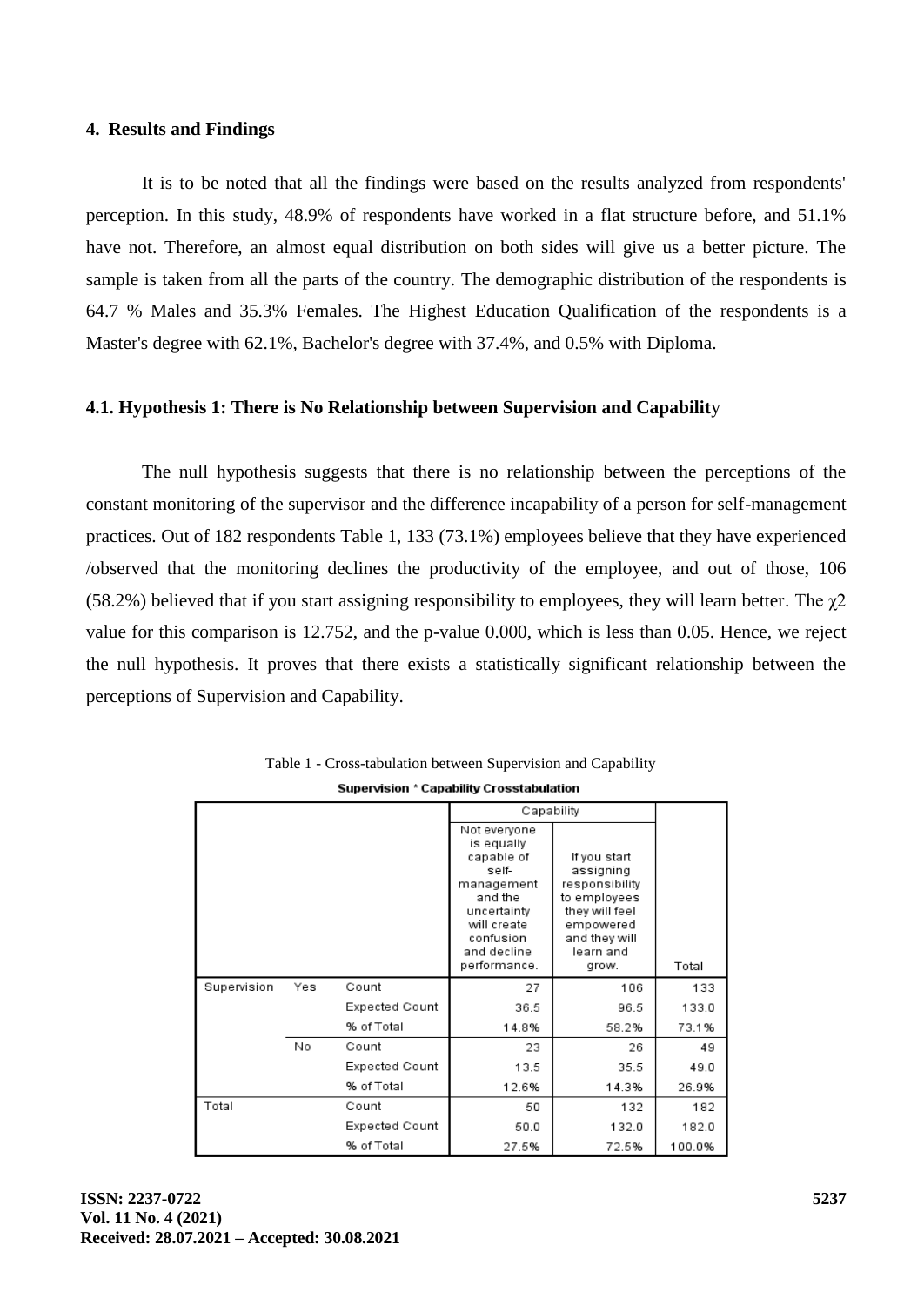#### **4.2. Hypothesis 2: There is no Relationship between Organizational Levels and Reward Systems**

The null hypothesis suggests no relationship between the perceptions of the importance of organizational levels and the choice of reward system an individual chooses. Out of 182 respondents Table 2, 148 (81.3%) employees believe that every level of an organization plays a significant role, and out of those, 101 (55.5%) want to work in a company where they will be promoted to higher levels. It signifies that many people in India still give importance to hierarchy and prefer being promoted rather than working in a flat structure and getting pay and promotions according to the delivered results.

The  $\gamma$ 2 value for this comparison is 17.523, and the p-value of 0.000 is less than 0.05. Hence, we reject the null hypothesis. It proves that there exists a statistically significant relationship between Organizational Levels and Reward Systems.

|                       |                                                                                                                                                                                                                                      |                | Reward_System                                                                  |                                                                                                                            |        |
|-----------------------|--------------------------------------------------------------------------------------------------------------------------------------------------------------------------------------------------------------------------------------|----------------|--------------------------------------------------------------------------------|----------------------------------------------------------------------------------------------------------------------------|--------|
|                       |                                                                                                                                                                                                                                      |                | A company<br>where high<br>performers<br>are promoted<br>to a higher<br>level. | A company<br>where<br>everyone has<br>equal status<br>but there is a<br>difference in<br>compensatio<br>n and<br>benefits. | Total  |
| Organizational Levels | There should be no leadership<br>titles & everyone should work at<br>the same level because<br>Excellence can occur at any level<br>Every level plays a different role<br>in guiding, structuring and<br>balancing the organisation. | Count          | 10                                                                             | 24                                                                                                                         | 34     |
|                       |                                                                                                                                                                                                                                      | Expected Count | 20.7                                                                           | 13.3                                                                                                                       | 34.0   |
|                       |                                                                                                                                                                                                                                      | % of Total     | 5.5%                                                                           | 13.2%                                                                                                                      | 18.7%  |
|                       |                                                                                                                                                                                                                                      | Count          | 101                                                                            | 47                                                                                                                         | 148    |
|                       |                                                                                                                                                                                                                                      | Expected Count | 90.3                                                                           | 57.7                                                                                                                       | 148.0  |
|                       |                                                                                                                                                                                                                                      | % of Total     | 55.5%                                                                          | 25.8%                                                                                                                      | 81.3%  |
| Total                 |                                                                                                                                                                                                                                      | Count          | 111                                                                            | 71                                                                                                                         | 182    |
|                       |                                                                                                                                                                                                                                      | Expected Count | 111.0                                                                          | 71.0                                                                                                                       | 182.0  |
|                       |                                                                                                                                                                                                                                      | % of Total     | 61.0%                                                                          | 39.0%                                                                                                                      | 100.0% |

Table 2 - Cross-tabulation between Organizational Levels and Reward Systems Organizational\_Levels \* Reward\_System Crosstabulation

# **4.3. Hypothesis 3: There is no Relationship between Reward System and Culture**

The null hypothesis suggests no relationship between the perceptions of choice of the reward system and the importance of culture at organizational levels. Out of 182 respondents Table 3, 148 (81.3%) employees believe that Indian culture and history impact the feasibility of self-managed practices in India. Out of those, 83(45.6%) believe that they want to work in a company where high performers are promoted.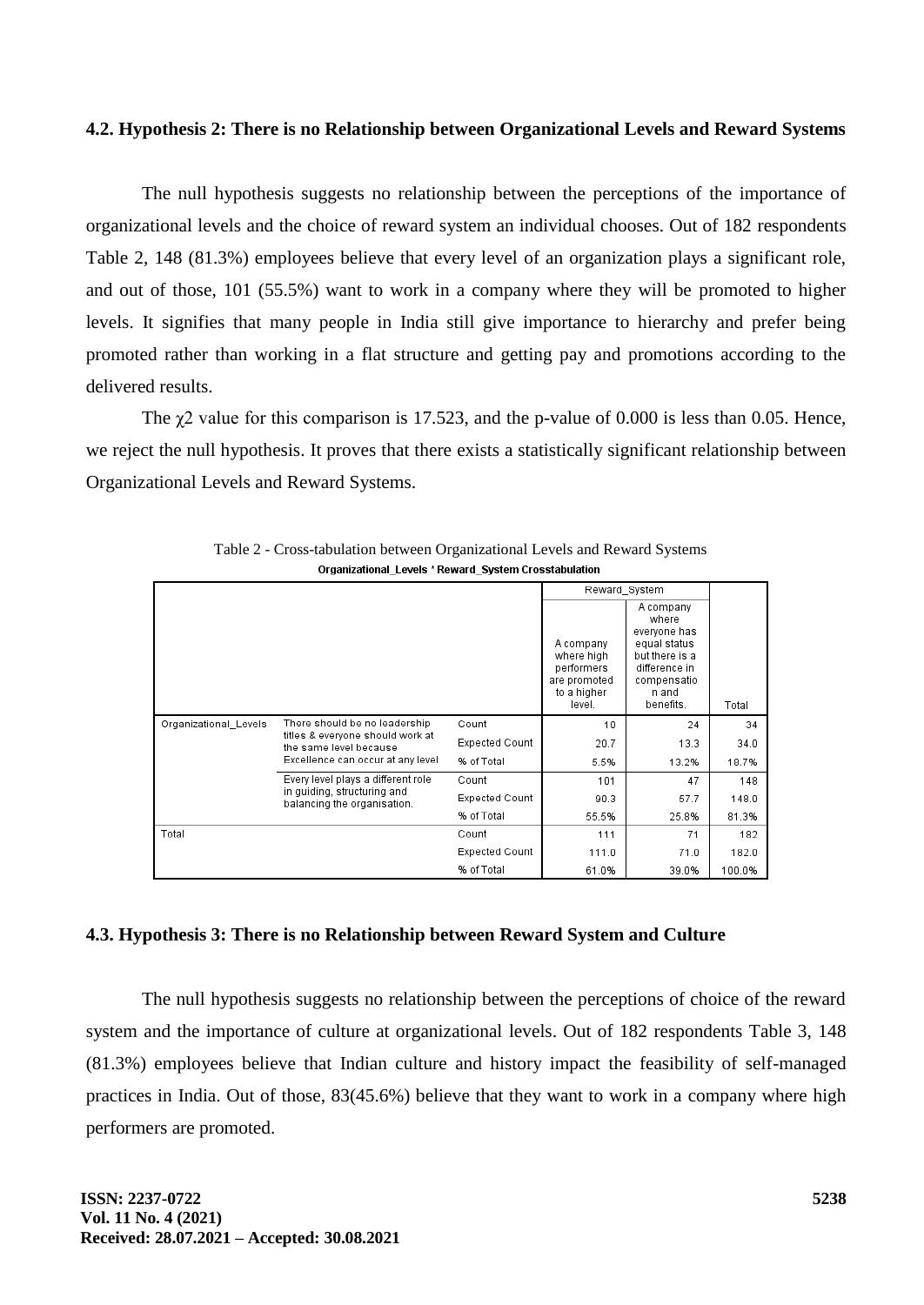The  $\gamma$ 2 value for this comparison is 8.021, and the p-value of 0.005 is less than 0.05. Hence, we reject the null hypothesis. It proves that there is a significant relationship between the perception of the Reward System and culture.

|               |                                                                                                            |                       | Culture |       |        |
|---------------|------------------------------------------------------------------------------------------------------------|-----------------------|---------|-------|--------|
|               |                                                                                                            |                       | Yes     | No    | Total  |
| Reward System | A company where high<br>performers are promoted to a<br>higher level.                                      | Count                 | 83      | 28    | 111    |
|               |                                                                                                            | <b>Expected Count</b> | 90.3    | 20.7  | 111.0  |
|               |                                                                                                            | % of Total            | 45.6%   | 15.4% | 61.0%  |
|               | A company where everyone has<br>equal status but there is a<br>difference in compensation and<br>benefits. | Count                 | 65      | 6     | 71     |
|               |                                                                                                            | Expected Count        | 57.7    | 13.3  | 71.0   |
|               |                                                                                                            | % of Total            | 35.7%   | 3.3%  | 39.0%  |
| Total         |                                                                                                            | Count                 | 148     | 34    | 182    |
|               |                                                                                                            | <b>Expected Count</b> | 148.0   | 34.0  | 182.0  |
|               |                                                                                                            | % of Total            | 81.3%   | 18.7% | 100.0% |

| Table 3 - Cross-tabulation between Reward System and Culture |
|--------------------------------------------------------------|
| Reward System * Culture Crosstabulation                      |

# **4.4. Hypothesis 4: There is no Relationship between Tendency to Explore and Reward Systems**

The null hypothesis suggests no relationship between the perceptions of the importance of organizational levels and the choice of reward system an individual chooses. Out of 182 respondents Table 4, 120 (65.9%) employees have a higher tendency to explore and want to work in different roles and projects, while 62 (34.1%) want to work only in their field of roles and projects.

The  $\chi$ 2 value for this comparison is 6.891 and with a p-value of 0.009, which is less than 0.05. Therefore, we reject the null hypothesis. It shows that there exists a statistically significant relationship between Tendency to explore Organizational Levels and Reward System.

Table 4 - Cross-tabulation between Tendency to Explore and Reward Systems

| Reward_System * Tendency_to_Explore Crosstabulation |
|-----------------------------------------------------|
|-----------------------------------------------------|

|               |                                                                                                                                                                                     |                       | Tendency_to_Explore                                                |                                                                                                                      |        |
|---------------|-------------------------------------------------------------------------------------------------------------------------------------------------------------------------------------|-----------------------|--------------------------------------------------------------------|----------------------------------------------------------------------------------------------------------------------|--------|
|               |                                                                                                                                                                                     |                       | Projects<br>related to your<br>area/field to<br>gain<br>expertise. | Projects in<br>different<br>areas other<br>than your own<br>that interests<br>you and help<br>you learn and<br>grow. | Total  |
| Reward System | A company where high<br>performers are promoted to a<br>higher level.<br>A company where everyone has<br>equal status but there is a<br>difference in compensation and<br>benefits. | Count                 | 46                                                                 | 65                                                                                                                   | 111    |
|               |                                                                                                                                                                                     | <b>Expected Count</b> | 37.8                                                               | 73.2                                                                                                                 | 111.0  |
|               |                                                                                                                                                                                     | % of Total            | 25.3%                                                              | 35.7%                                                                                                                | 61.0%  |
|               |                                                                                                                                                                                     | Count                 | 16                                                                 | 55                                                                                                                   | 71     |
|               |                                                                                                                                                                                     | <b>Expected Count</b> | 24.2                                                               | 46.8                                                                                                                 | 71.0   |
|               |                                                                                                                                                                                     | % of Total            | 8.8%                                                               | 30.2%                                                                                                                | 39.0%  |
| Total         |                                                                                                                                                                                     | Count                 | 62                                                                 | 120                                                                                                                  | 182    |
|               |                                                                                                                                                                                     | <b>Expected Count</b> | 62.0                                                               | 120.0                                                                                                                | 182.0  |
|               |                                                                                                                                                                                     | % of Total            | 34.1%                                                              | 65.9%                                                                                                                | 100.0% |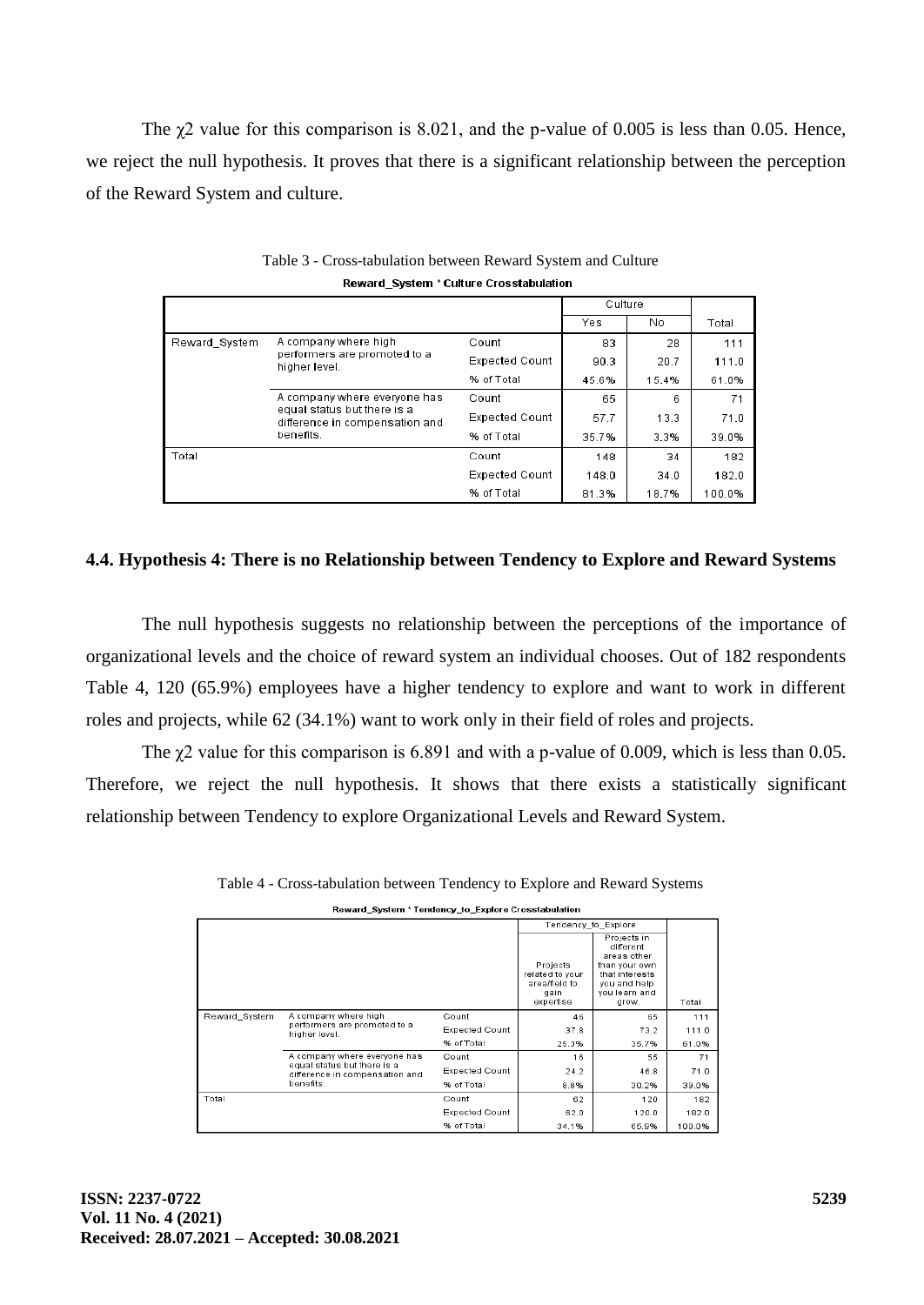#### **4.5. Hypothesis 5: There is no Relationship between Organizational Levels and Motivation**

The null hypothesis suggests no relationship between the perceptions of the importance of organizational levels and the source of motivation. Out of 182 employees Table 5, 82 (45.1%) chooses autonomy and flexibility at the workplace as their motivation. In contrast, 56 (30.8%) believe they will be motivated by a boss who guides them well, and 44 (24.2%) believe that working in Self-Managed Work teams will motivate them better. 61(33.5%) believe that every level plays a guiding role while they still want to have autonomy in their work.

Theχ2 value for this comparison is 6.105 and with a p-value of 0.047, which is less than 0.05. Hence, the null hypothesis is rejected. It verifies that there exists a statistically significant relationship between their choice of Organizational Levels and Motivation.

|                       |                                                                                                                                                                                                                                      |                |                                                                                                                                    | Motivation                        |                                             |        |
|-----------------------|--------------------------------------------------------------------------------------------------------------------------------------------------------------------------------------------------------------------------------------|----------------|------------------------------------------------------------------------------------------------------------------------------------|-----------------------------------|---------------------------------------------|--------|
|                       |                                                                                                                                                                                                                                      |                | Autonomy<br>and Flexibility<br>where you are<br>in charge of<br>everything<br>from<br>choosing the<br>project to<br>working on it. | A boss who<br>quides you<br>well. | Working with<br>Self-Managed<br>Work Teams. | Total  |
| Organizational_Levels | There should be no leadership<br>titles & everyone should work at<br>the same level because<br>Excellence can occur at any level<br>Every level plays a different role<br>in guiding, structuring and<br>balancing the organisation. | Count          | 21                                                                                                                                 | 5                                 | 8                                           | 34     |
|                       |                                                                                                                                                                                                                                      | Expected Count | 15.3                                                                                                                               | 10.5                              | 8.2                                         | 34.0   |
|                       |                                                                                                                                                                                                                                      | % of Total     | 11.5%                                                                                                                              | 2.7%                              | 4.4%                                        | 18.7%  |
|                       |                                                                                                                                                                                                                                      | Count          | 61                                                                                                                                 | 51                                | 36                                          | 148    |
|                       |                                                                                                                                                                                                                                      | Expected Count | 66.7                                                                                                                               | 45.5                              | 35.8                                        | 148.0  |
|                       |                                                                                                                                                                                                                                      | % of Total     | 33.5%                                                                                                                              | 28.0%                             | 19.8%                                       | 81.3%  |
| Total                 |                                                                                                                                                                                                                                      | Count          | 82                                                                                                                                 | 56                                | 44                                          | 182    |
|                       |                                                                                                                                                                                                                                      | Expected Count | 82.0                                                                                                                               | 56.0                              | 44.0                                        | 182.0  |
|                       |                                                                                                                                                                                                                                      | % of Total     | 45.1%                                                                                                                              | 30.8%                             | 24.2%                                       | 100.0% |

Table 5 - Cross-tabulation between Organizational Levels and Motivation Organizational\_Levels \* Motivation Crosstabulation

# **4.6. Hypothesis 6: There is no Relationship between Organizational Levels and Culture**

The null hypothesis suggests no relationship between the perceptions of the importance of organizational levels and culture. Out of the total 182 Table 6, 148 (81.3%) believes that Indian culture does play a role in the feasibility of self-managed practices in India, and out of that, a whopping 116 (63.7%) believes that every level in an organization plays a significant role in balancing and managing an organization. Hence, it points toward that majority has a perception that different levels will manage an organization better than a flat organization with no levels. The  $\chi$ 2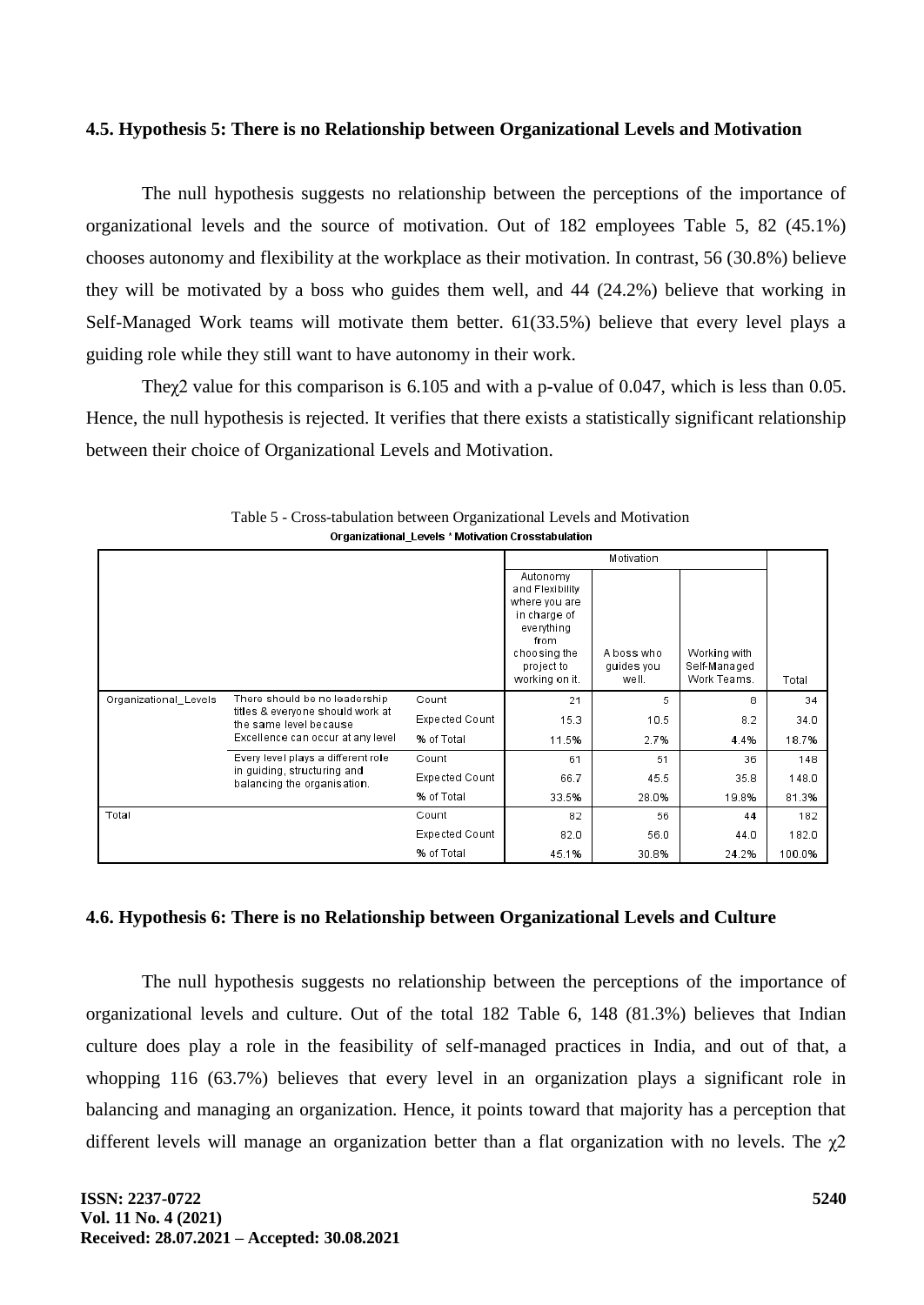value for this comparison is 17.523, and the p-value of 0.000 is less than 0.05. So, we reject the null hypothesis. It suggests that there exists a significant relationship between Organizational Levels and Reward Systems.

|         |     |                       | Organizational_Levels                                                                                                                                 |                                                                                                                 |        |
|---------|-----|-----------------------|-------------------------------------------------------------------------------------------------------------------------------------------------------|-----------------------------------------------------------------------------------------------------------------|--------|
|         |     |                       | There should<br>be no<br>leadership<br>titles &<br>everyone<br>should work<br>at the same<br>level because<br>Excellence<br>can occur at<br>any level | Every level<br>plays a<br>different role<br>in quiding.<br>structuring<br>and<br>balancing the<br>organisation. | Total  |
| Culture | Yes | Count                 | 32                                                                                                                                                    | 116                                                                                                             | 148    |
|         |     | <b>Expected Count</b> | 27.6                                                                                                                                                  | 120.4                                                                                                           | 148.0  |
|         |     | % of Total            | 17.6%                                                                                                                                                 | 63.7%                                                                                                           | 81.3%  |
|         | Nο  | Count                 | 2                                                                                                                                                     | 32                                                                                                              | 34     |
|         |     | <b>Expected Count</b> | 6.4                                                                                                                                                   | 27.6                                                                                                            | 34.0   |
|         |     | % of Total            | 1.1%                                                                                                                                                  | 17.6%                                                                                                           | 18.7%  |
| Total   |     | Count                 | 34                                                                                                                                                    | 148                                                                                                             | 182    |
|         |     | <b>Expected Count</b> | 34.0                                                                                                                                                  | 148.0                                                                                                           | 182.0  |
|         |     | % of Total            | 18.7%                                                                                                                                                 | 81.3%                                                                                                           | 100.0% |

Table 6 - Cross-tabulation between Organizational Levels and Culture **Culture \* Organizational Levels Crosstabulation** 

## **5. Discussion**

The results provide support for the fact that constant monitoring of bosses does impact the efficiency of employees. 73.1% of the workforce in the sample feels that there exists micromanagement, which declines their productivity. The supervisors should provide some autonomy in work given to the employees. 72.5% of them believe that if you start assigning responsibility to employees, they will learn in a better way. Learning is a choice, and in order for this decision to come naturally to them, they should not be monitored all the time. Giving them some control will lead to better results. For the same reason, researches have shown that employees feel more satisfied in flat organizations as more control is given to them.

Out of the total, 45.1% people in our research feel that they will be motivated to work in a place with full autonomy where they are in charge of the work they do while 30.8% wants to work under a boss who guides them well and 24.2% wants to work in Self-Managed Work teams. It clearly shows that most people want to control what they do, which is provided by flat organizations. However, at the same time, 81.3% of the people believe that every level of an organization plays a significant role in guiding and structuring an organization which is a characteristic of a hierarchy.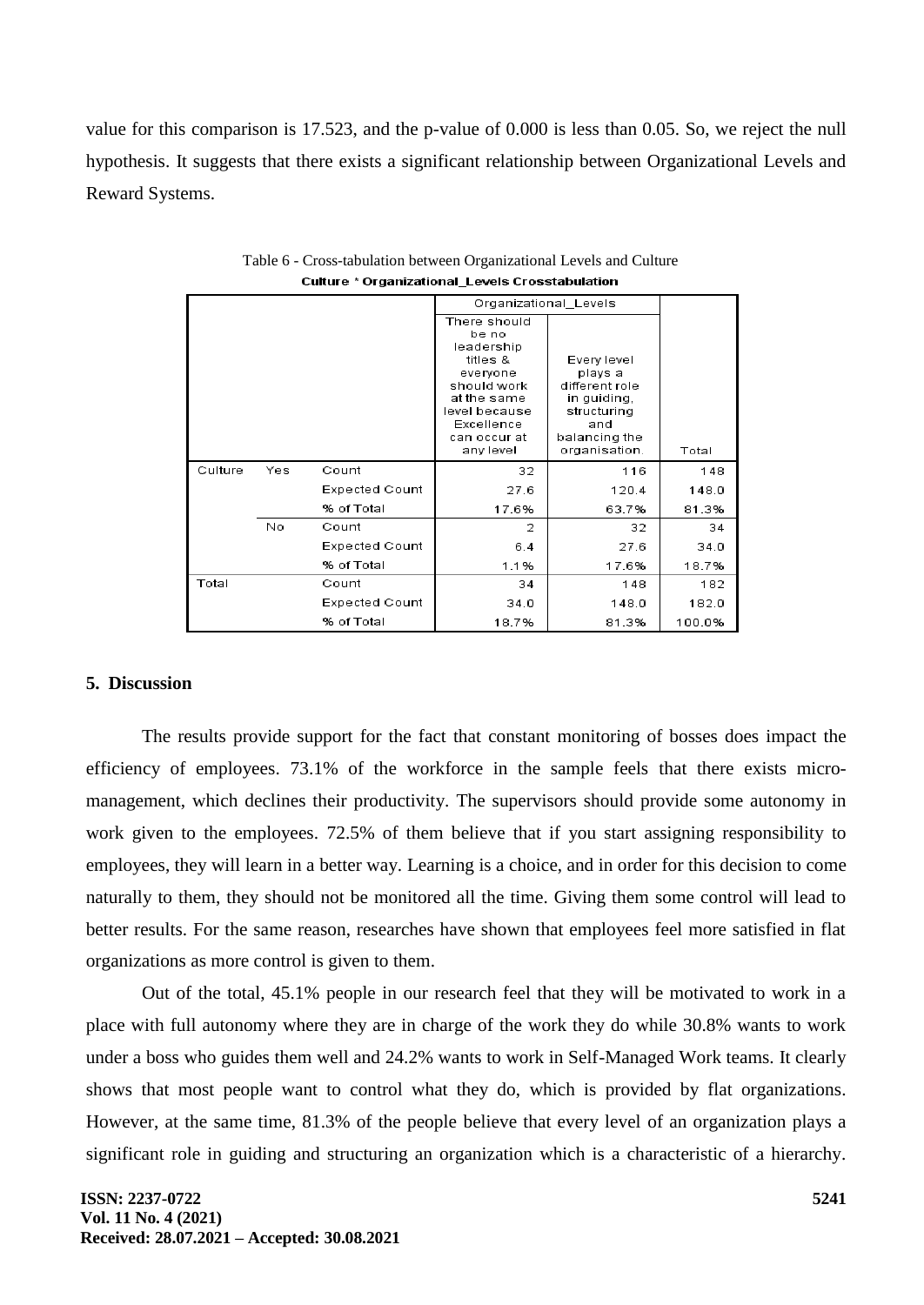Also, not every individual is equally capable of working independently. Many of us might require someone to guide us through the process. It completely depends on the nature of the job and the ownership taken by the employees in a company.

The promotion comes as another important factor. 61% want to work where high performers are promoted, whereas 39% want to work where everyone is at the same level, but high performers are paid high in terms of compensation and rewards. It clearly shows that people are not just satisfied with the higher recognition in terms of rewards but still care about their status or the level they are put in. Another issue related to promotion in a flat organization is that people are at the same level with the same designation for years as there is no hierarchy. If they want to change jobs and move to a hierarchical company, they have to justify their designation. Also, some people with 15-20 years of experience do not feel comfortable working with an employee having 2-3 years of work experience with the same designation. These are a few challenges faced in a decentralized organization.

Talking about innovative capability, 65.9% of employees tend to explore and want to work in different roles and projects, while34.1% want to work only in their roles and projects. As culture was assumed to be an aspect to consider for the success of self-management practices in the country, 81.3% of employees believe that Indian culture and history impact the feasibility of self-managed practices in India.

All these factors are interrelated and impact our perception, which then shapes our satisfaction levels.

## **6. Conclusion**

Perception is the first step towards action. In order to find out where we are heading, it is pertinent to understand the perception of employees of an organization in particular and a nation in general. This study was envisioned to capture a general perception of the Millennials who are current or to-be employees in India. Results indicate that there is not much difference in perception of flat structure and those who do not. However, it does indicate various other relationships between the factors that impact the organizational structure like Control and Capability, Reward-System and Organizational Levels, Culture and Reward Systems, Tendency to Explore and Reward Systems, Organizational level, and motivation and lastly, Organizational Level with culture.

The results also suggest that Indian employees do want to have autonomy and responsibility in their work. However, they also believe that the different organizational levels have their role in managing the organization. The majority of them agreed that Indian culture and history of hierarchy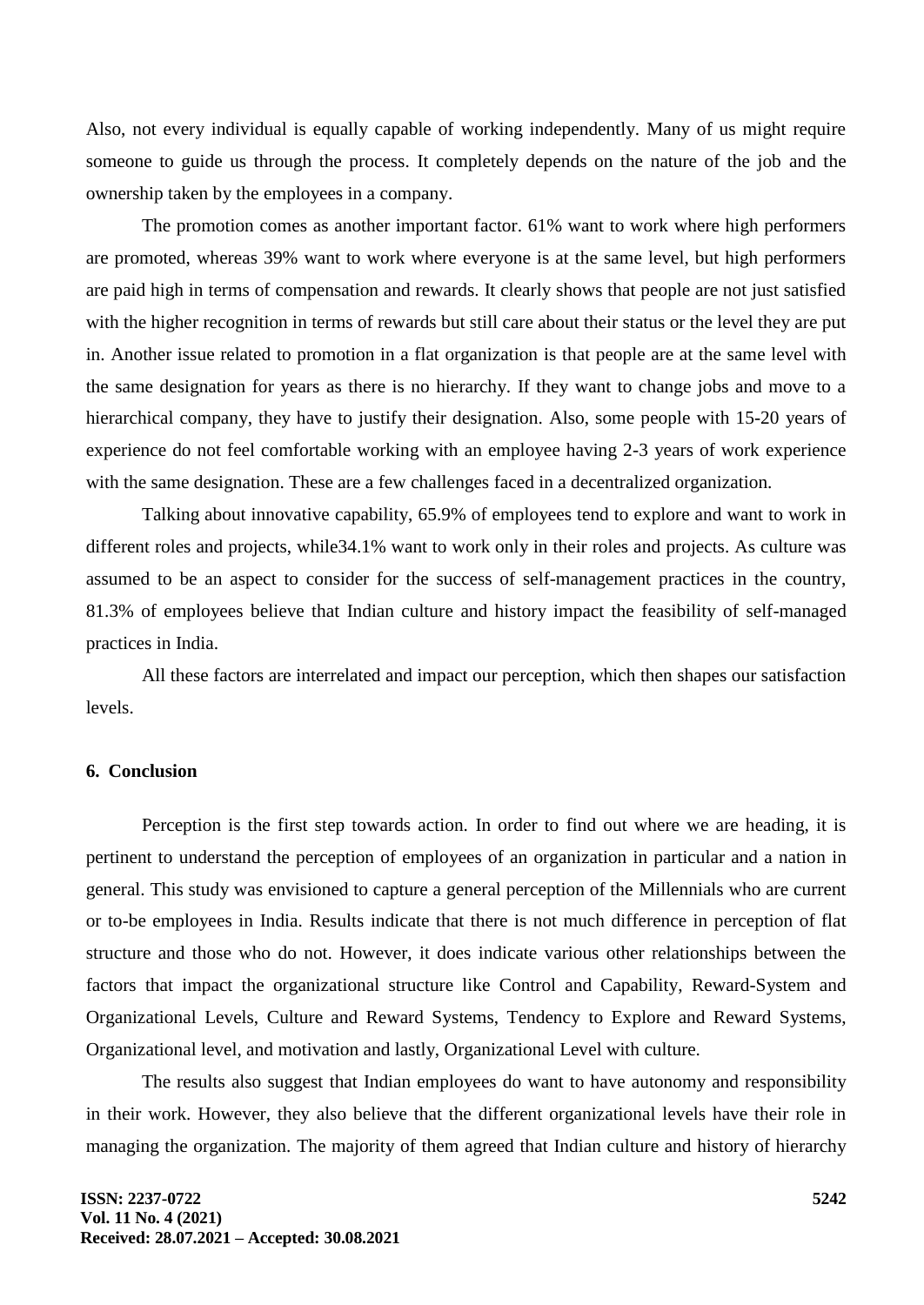and levels would impact India's feasibility and acceptance of self-management practices. The majority of them have experienced/observed that the constant monitoring of the boss decreases employee productivity and they have experienced/observed that there is a communication gap between frontline employees and the top leadership. Also, most of them believe that promotion between employees comes in sharing ideas and relationship building. In a country of so much diversity and complexities, we can first try to implement the self-management practices in parts of an organization and then expand based on the organizational requirements. Using self-management practices to design an entire organization is wise, but only if the level of adaptability is high and the company functions in a fast-changing and highly competitive environment. The paybacks of making rapid changes far outweigh the costs, and the wrong decisions will not be that disastrous.

Since the present study is based on perception, the results must be treated cautiously. The appropriateness of the structure differs depending on the industry as well as the job roles. Some roles might require supervision and guidance, while others need to be autonomous to perform better. However, it is true that if we allow people to start taking charge, they will eventually learn, but it is highly based on the context of the organization. The upcoming generation of self-managing teams desires a new generation of leaders to see the difference and decide when it is best to put aside the hierarchy for a different way of operating and be bold enough to defend hierarchy where it serves the organization's fundamental goals.

## **7. Limitations and Future Research**

Even though the purpose of the present study was effectively accomplished, limitations addressed in future studies should be illustrated. First, this study was purely intended to capture a general perception of the Millennials who are current or to-be employees in India.

As every organization is different concerning its nature and employees, some results may not hold. Thus, future research should elucidate the precise cause-and-effect relationship between the different perception factors in a particular organization and then capture its results by designing and executing a longitudinal survey. The insights derived could be used to formulate policies related to organizational structure.

Second, to generalize the outcomes to other countries, upcoming studies are needed to test the conceptual framework of this study in other countries and then equate the results with the conclusions of this study. Also, the framework can be used, but the study results might change in different time frames due to the ever-evolving nature of the world.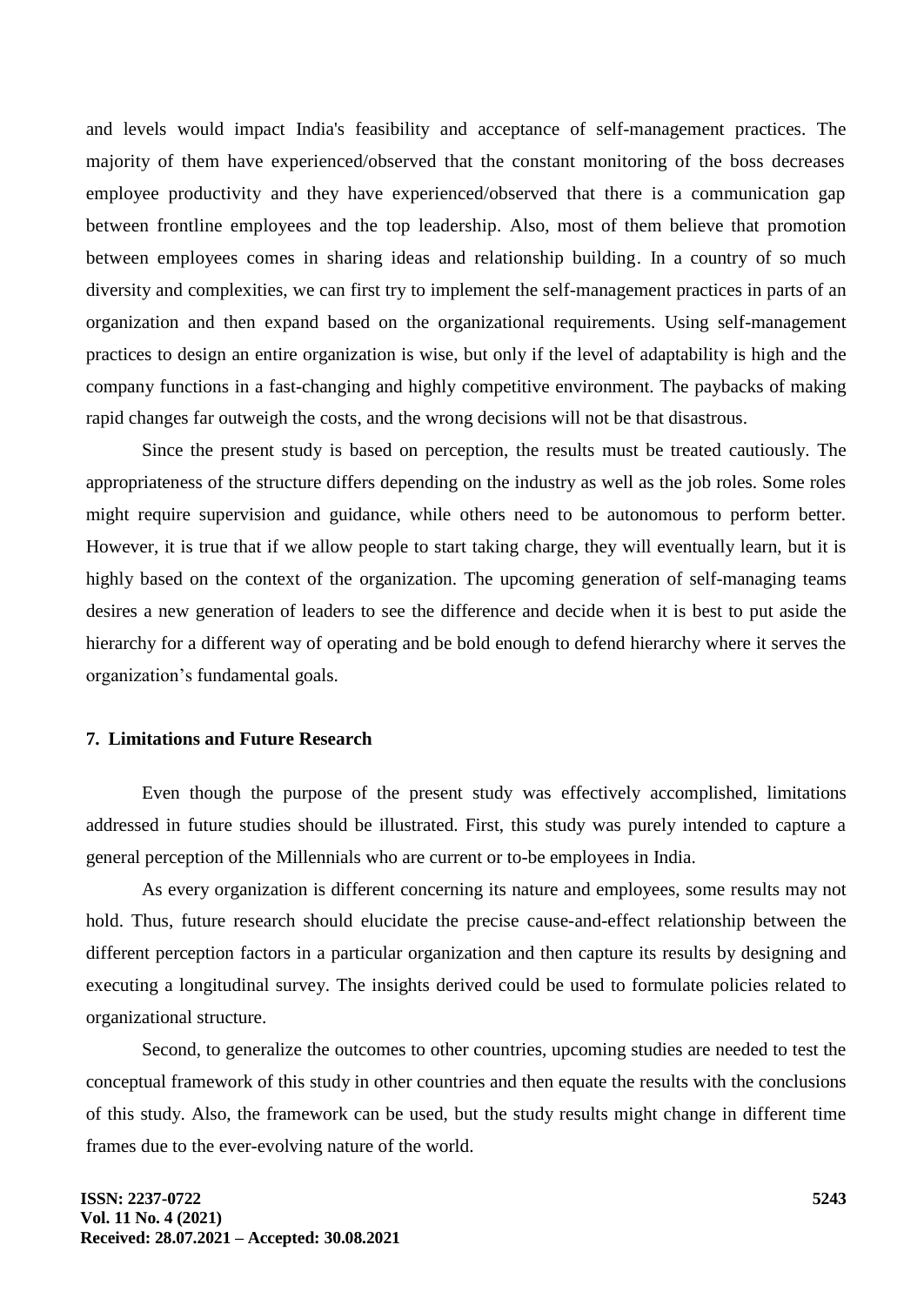Given the circumstantial dependency of the framework, other factors could also be added if found relevant. Lastly, future research can also be carried to compare the perception and dynamics of organizational structure in smaller and larger organizations.

#### **References**

Worthy, J. C. (1950). Organizational structure and employee morale. *American Sociological Review, 15*(2), 169-179.

Carzo Jr, R., & Yanouzas, J. N. (1969). Effects of flat and tall organization structure. *Administrative science quarterly,* 178-191.

Child, J. (1972). Organizational structure, environment, and performance: The role of strategic choice. *Sociology, 6*(1), 1-22.

Ivancevich, J. M., & Donnelly Jr, J. H. (1975). Relation of organizational structure to job satisfaction, anxiety stress, and performance. *Administrative science quarterly,* 272-280.

Ouchi, W. G. (1977). The relationship between organizational structure and organizational control. *Administrative science quarterly,* 95-113.

Fredrickson, J. W. (1986). The strategic decision process and organizational structure. *Academy of management review, 11*(2), 280-297.

Singh, J. P. (1990). Managerial culture and work-related values in India. *Organization Studies, 11*(1), 075-101.

Pollard, G. (1995). Job satisfaction among news workers: The influence of professionalism, perceptions of organizational structure, and social attributes. *Journalism & Mass Communication Quarterly, 72*(3), 682-697.

Finlay, W., Martin, J. K., Roman, P. M., & Blum, T. C. (1995). Organizational structure and job satisfaction: Do bureaucratic organizations produce more satisfied employees? *Administration & Society, 27*(3), 427-450.

Kirkman, B. L., & Shapiro, D. L. (1997). The impact of cultural values on employee resistance to teams: Toward a globalized self-managing work team effectiveness model. *Academy of Management Review, 22*(3), 730-757.

Campbell, S. L., Fowles, E. R., & Weber, B. J. (2004). Organizational structure and job satisfaction in public health nursing. *Public Health Nursing, 21*(6), 564-571.

Robertson, B. J. (2007). Organization at the leading edge: Introducing Holacracy™. *Integral Leadership Review, 7*(3), 1-13.

Øgaard, T., Marnburg, E., & Larsen, S. (2008). Perceptions of organizational structure in the hospitality industry: Consequences for commitment, job satisfaction, and perceived performance. *Tourism Management, 29*(4), 661-671.

Katsikea, E., Theodosiou, M., Perdikis, N., & Kehagias, J. (2011). The effects of organizational structure and job characteristics on export sales managers' job satisfaction and organizational commitment. *Journal of World Business, 46*(2), 221-233.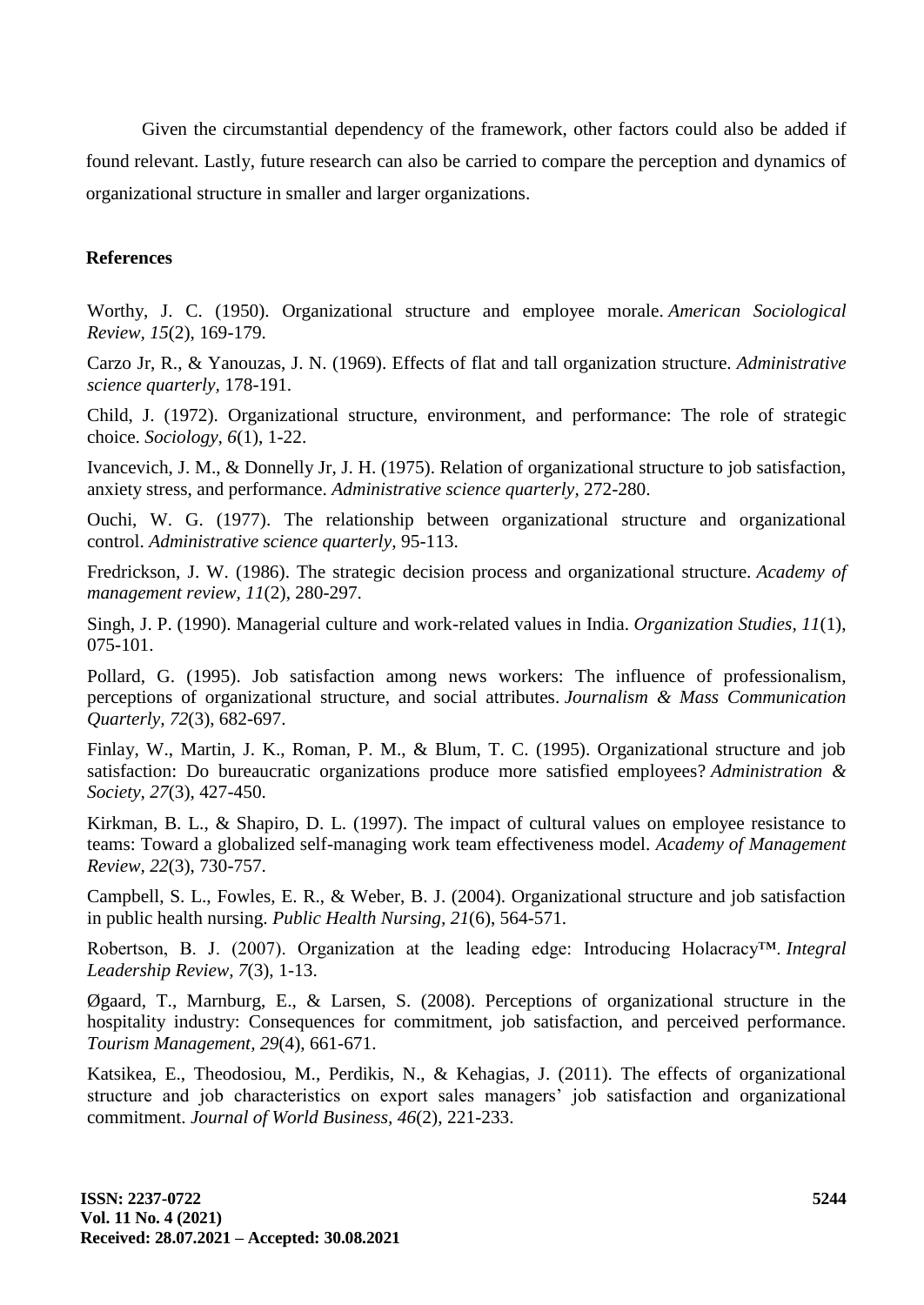Kline, T. J., & Boyd, J. E. (1991). Organizational structure, context, and climate: Their relationships to job satisfaction at three managerial levels. *The Journal of General Psychology, 118*(4), 305-316.

Wu, W. W., Hao, Q., Kasper, H., & Muehlbacher, J. (2012). How does organizational structure influence performance through learning and Innovation in Austria and China. *Chinese Management Studies.*

Foss, L., Woll, K., & Moilanen, M. (2013). Creativity and implementations of new ideas: Do organizational structure, work environment, and gender matter? *International Journal of Gender and Entrepreneurship, 5*(3), 298-322.

Wickramasinghe, V. (2016). Effects of reporting levels on team workers in new business sectors. *Performance Improvement Quarterly, 28*(4), 91-106.

Ahmady, G. A., Mehrpour, M., & Nikooravesh, A. (2016). Organizational structure. *Procedia-Social and Behavioral Sciences, 230*, 455-462.

Velinov, E., & Denisov, I. (2017). The relationship between contemporary holacratic models of management and company performance: Evidence from global corporations in the world. *Global Journal of Business & Social Science Review, 5*(2), 10-15.

Dedahanov, A. T., Rhee, C., & Yoon, J. (2017). Organizational structure and innovation performance. *Career Development International.*

Auchter, A. M., Mejia, M. H., Heyser, C. J., Shilling, P. D., Jernigan, T. L., Brown, S. A., & Dowling, G. J. (2018). A description of the ABCD organizational structure and communication framework. *Developmental cognitive neuroscience, 32*, 8-15.

Holck, L. (2018). Unequal by structure: Exploring the structural embeddedness of organizational diversity. *Organization, 25*(2), 242-259.

Jermsittiparsert, K., Sriyakul, T., & Sangperm, N. (2019). The Influence of Customer and Technology Supply Chain Integration on Social Sustainable Performance with Moderating Role of Organizational Structure. *International Journal of Supply Chain Management, 8*(3), 71-82.

Mirković, V., Lukić, J., Lazarević, S., & Vojinović, Ž. (2019). Key characteristics of the organizational structure that supports digital transformation. *XXIV International Scientific Conference SM 2019, Strategic Management and Decision Support Systems in Strategic Management,* 255, 261.

Newton, J., Wait, A., & Angus, S. D. (2019). Watercooler chat, organizational structure, and corporate culture. *Games and Economic Behavior, 118*, 354-365.

Sandhu, S., & Kulik, C. T. (2019). Shaping and being shaped: How organizational structure and managerial discretion co-evolve in new managerial roles. *Administrative Science Quarterly, 64*(3), 619-658.

Alexiou, A., Khanagha, S., & Schippers, M. C. (2019). Productive organizational energy mediates the impact of organizational structure on absorptive capacity. *Long Range Planning, 52*(2), 155-172.

Kim, S., & Shin, M. (2019). Transformational leadership behaviors, the empowering process, and organizational commitment: investigating the moderating role of organizational structure in Korea. *The International Journal of Human Resource Management, 30*(2), 251-275.

Soderstrom, S. B., & Weber, K. (2020). Organizational structure from interaction: Evidence from corporate sustainability efforts. *Administrative Science Quarterly, 65*(1), 226-271.